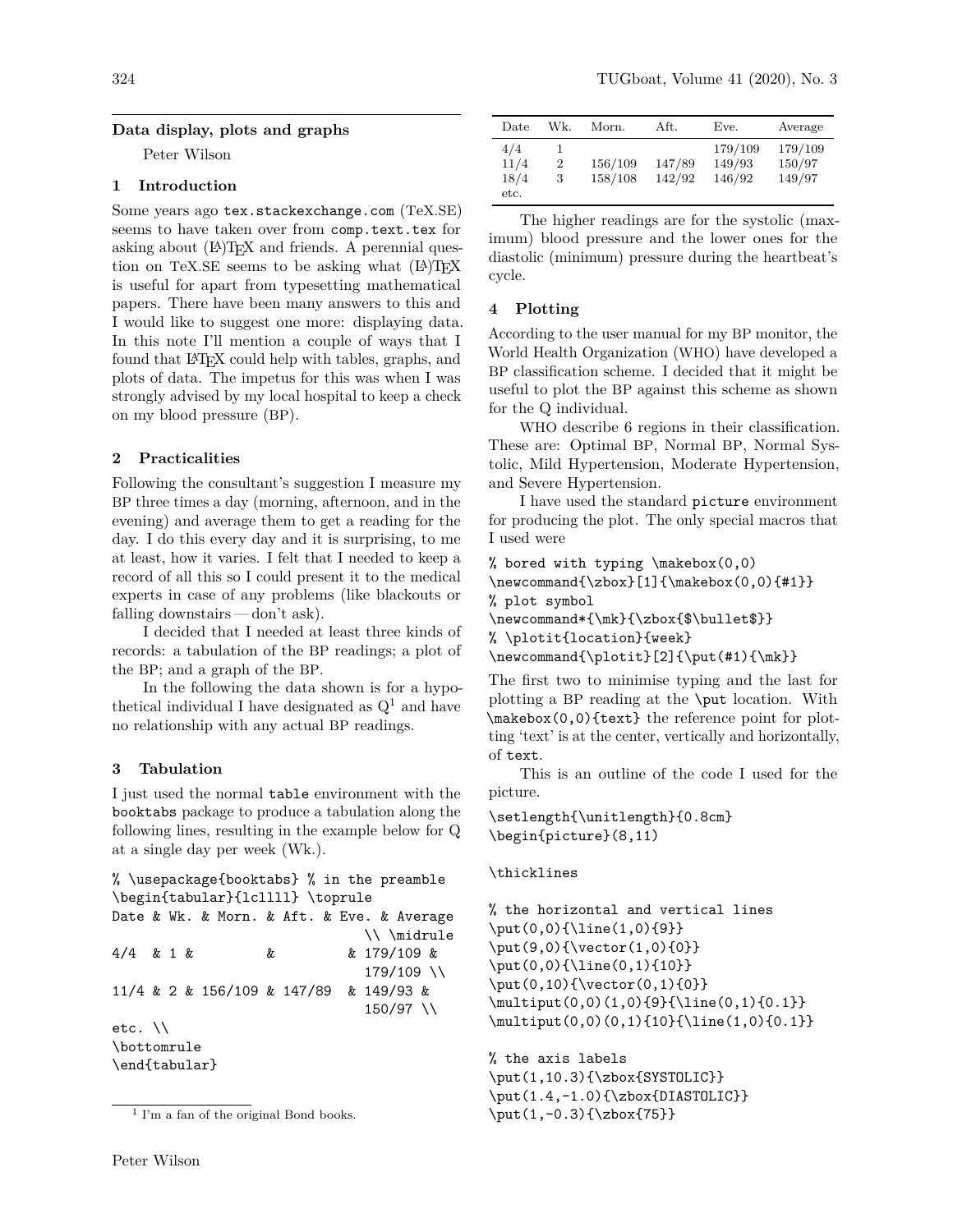% etc

\put(8,-0.3){\zbox{110}} \put(-0.5,1){\zbox{110}} % etc \put(-0.5,9){\zbox{190}} % the regions \put(0,2){\line(1,0){2}} \put(2,0){\line(0,1){2}}  $\put(1,1){\zbox{Obx{Optimal}}$ % etc \put(0,8){\line(1,0){8}}

\put(8,0){\line(0,1){8}} \put(4,7){\zbox{Moderate hypertension}} \put(5,9){\zbox{Severe hypertension}}

% the BPs \plotit{7.8,6.5}{1} % etc \plotit{0.8,3.6}{33} \end{picture}

\vspace{10mm} % caption {\centering \emph{Scatter plot with WHO classification of blood~pressure} \vspace{\baselineskip} \par}



The result shows that the hypothetical Q person's BP is typically in the range of Normal Systolic to Mild Hypertension but with some outliers.<sup>2</sup>

#### **5 Graphing**

For graphing BP I used the regular picture environment. Nothing special about drawing the axes. The thing of interest here is the use of the \polyline macro from the curve2e package. This takes a list of coordinates like  $(x,y)$  and draws straight lines between them.

BP



*Graph of blood pressure over time*

Here is a brief outline of the code I used for the graph showing the use of \polyline.

\begin{center} \setlength{\unitlength}{5.5pt} \begin{picture}(41,81) % draw axes, etc., then the BP graphs % scaled to the size of the axes % first the systolic \polyline

 $^2$  As a non-medical person I cannot comment on what this might mean for our imaginary person.